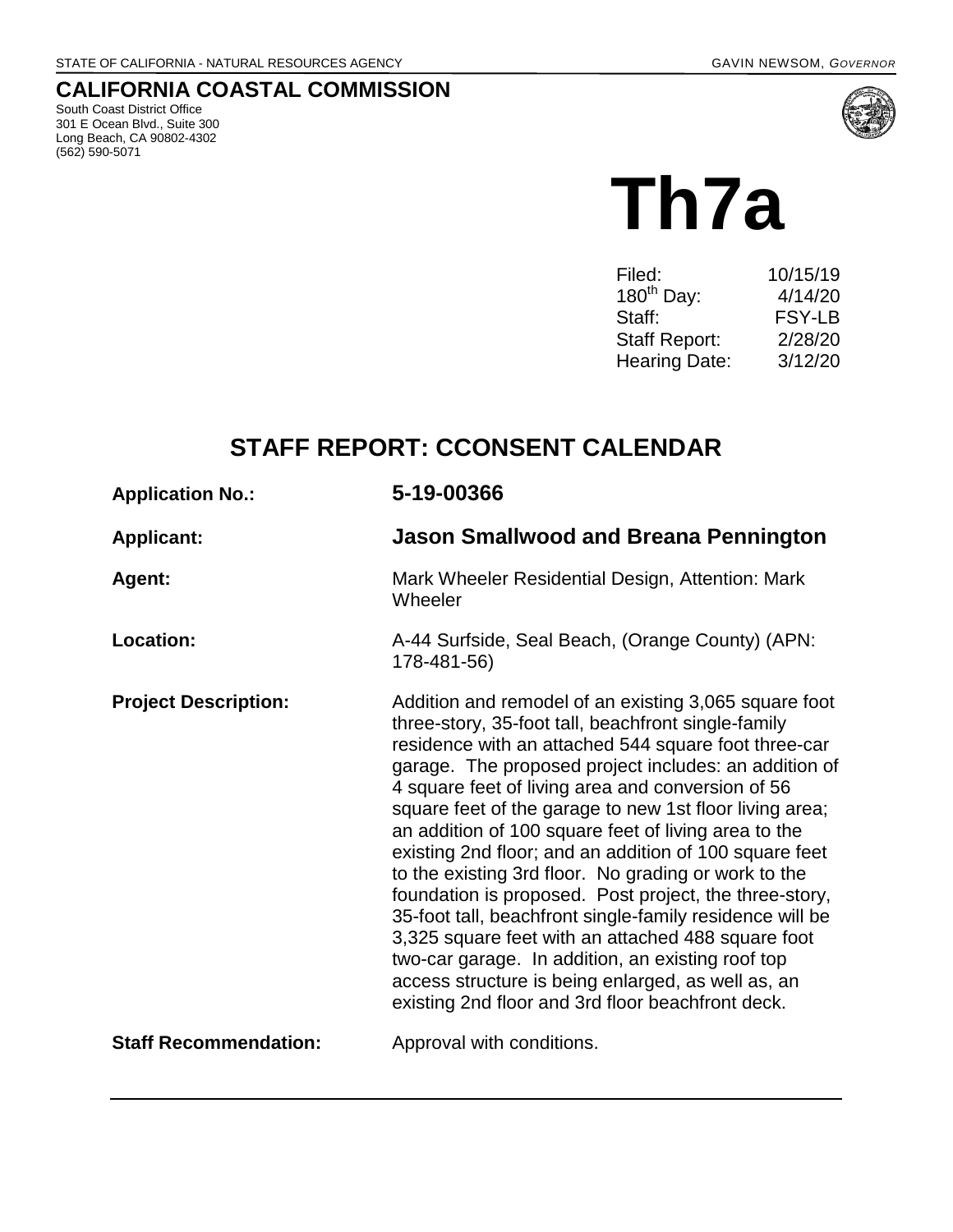#### **SUMMARY OF STAFF RECOMMENDATION**

The proposed project is the addition and remodel of an existing single-family residence on a beachfronting lot located in the existing private gated community of Surfside Colony, south of the Anaheim Bay east jetty, in the City of Seal Beach, Orange County.

Commission staff is recommending **APPROVAL** of a permit for the proposed project. The proposed project is located in an area where coastal hazards exist and could adversely impact the development. No shoreline protective device is proposed to protect the development pursuant to this permit. However, to ensure that no future shoreline protective device is proposed in the future, given that the applicants are choosing to remodel, add on to, and potentially extend the life of a home in a hazardous location, the Commission imposes **Special Condition No. 1**, which requires the applicants to agree that no future shoreline protective device is necessary to protect the development authorized by this permit. The Commission also imposes Special Condition No. 2, requiring the applicants to assume the potential risk of injury and damage arising from coastal hazards that may threaten the development.

During construction and post construction, the proposed project has potential for adverse impacts to water quality and marine resources. Therefore, as a result, two special conditions address and minimize impacts to water quality and marine resources as follows: **Special Condition No. 3** outlines construction-related requirements to provide for the safe storage of construction materials and the safe disposal of construction debris; and **Special Condition No. 4** imposes landscape controls that require that all vegetated landscaped areas shall only consist of native plants or nonnative drought tolerant plants, which are non-invasive.

Because the project is in a hazardous location, to guarantee that the future development of the property can be evaluated for consistency with the Coastal Act, the Commission imposes, **Special Condition No. 5**, which requires the applicants to obtain a permit amendment or a new permit for any future improvements to the residence, garage, and decks. To ensure that any prospective future owners of the property are made aware of the applicability of the conditions of this permit, the Commission imposes **Special Condition No. 6**, which requires the property owner record a deed restriction against the property, referencing all of the above special conditions of this permit and imposing them as covenants, conditions and restrictions on the use and enjoyment of the property.

As conditioned, the proposed project will conform with Chapter 3 of the Coastal Act, which is the standard of review because the City of Seal Beach does not have a certified Local Coastal Program.

The motion to approve the coastal development permit application is on **Page Four**. The special conditions begin on **Page Five**.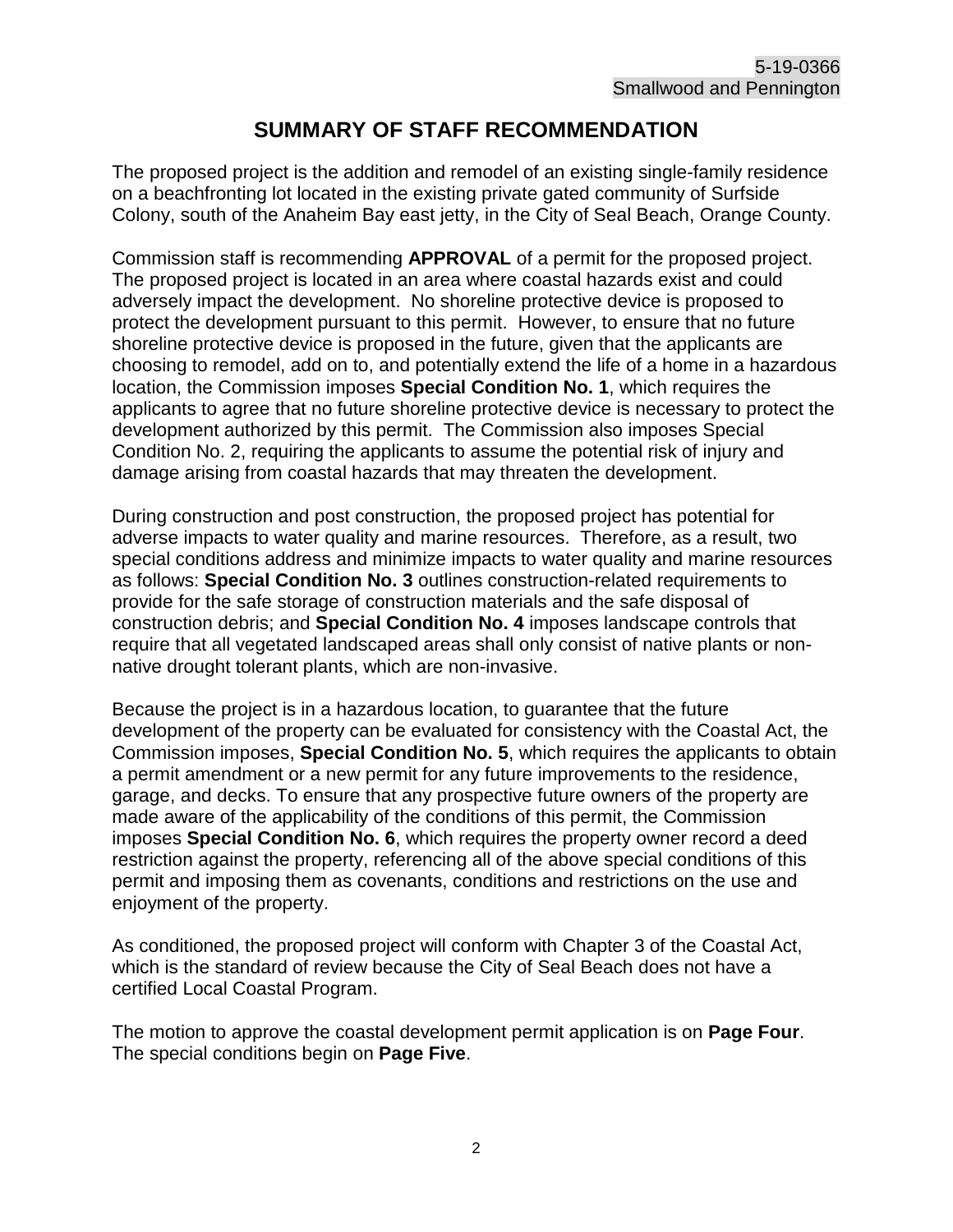# **TABLE OF CONTENTS**

| A. Project Location, Description, Prior Permits and Standard of Review 8 |  |
|--------------------------------------------------------------------------|--|
| APPENDIX A - SUBSTANTIVE FILE DOCUMENTS  17                              |  |

## **EXHIBITS**

[Exhibit 1 – Location Map](https://documents.coastal.ca.gov/reports/2020/3/Th7a/Th7a-3-2020-exhibits.pdf)

[Exhibit 2 – Site Plan and Demolition Plan](https://documents.coastal.ca.gov/reports/2020/3/Th7a/Th7a-3-2020-exhibits.pdf)

[Exhibit 3 – Floor and Roof Plans](https://documents.coastal.ca.gov/reports/2020/3/Th7a/Th7a-3-2020-exhibits.pdf)

[Exhibit 4 – Elevation Plans](https://documents.coastal.ca.gov/reports/2020/3/Th7a/Th7a-3-2020-exhibits.pdf)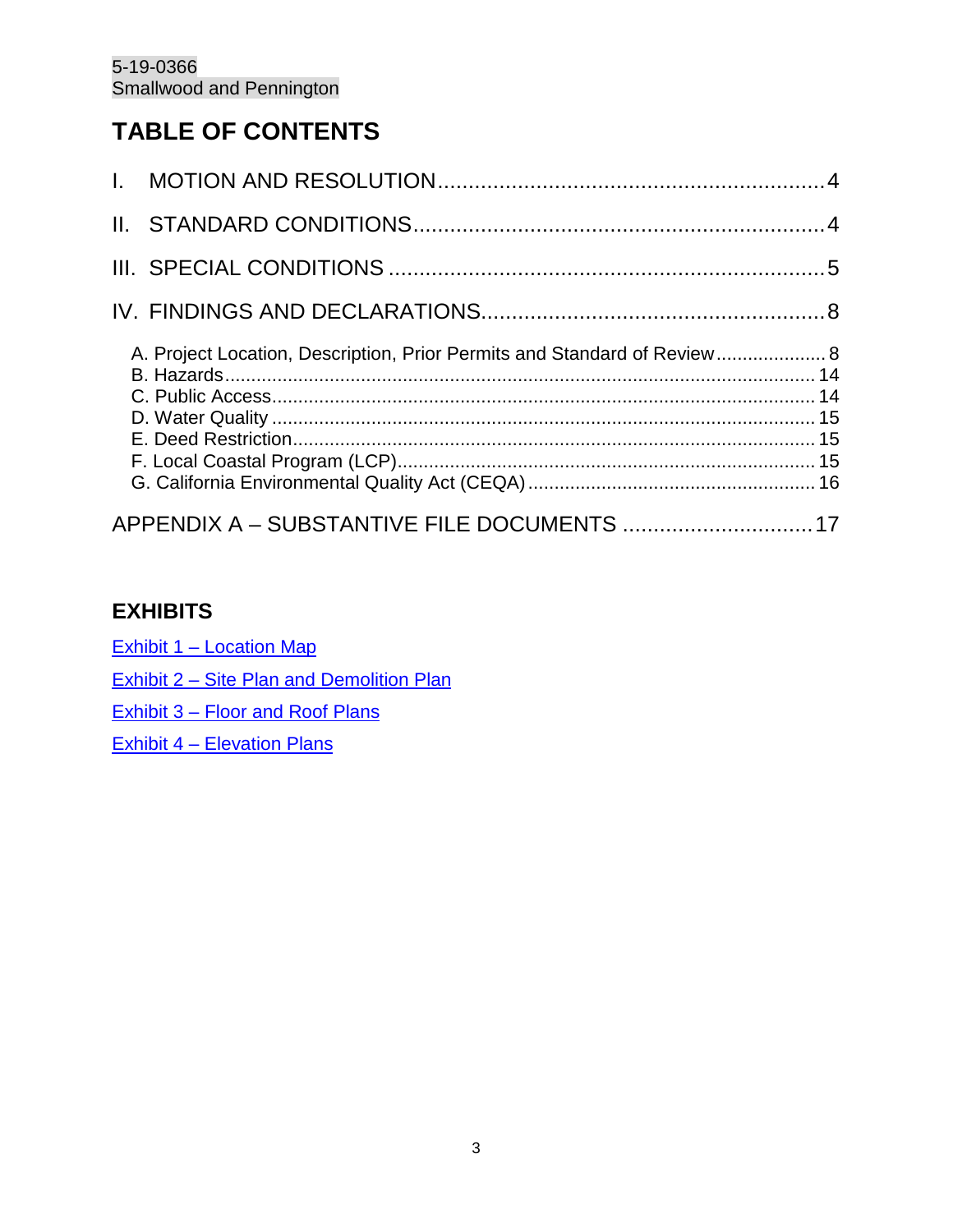# <span id="page-3-0"></span>**I. MOTION AND RESOLUTION**

#### **Motion:**

I move that the Commission approve the Coastal Development Permit applications included on the consent calendar in accordance with the staff recommendations.

Staff recommends a **YES** vote. Passage of this motion will result in approval of all the permits included on the consent calendar. The motion passes only by affirmative vote of a majority of the Commissioners present.

#### **Resolution:**

The Commission hereby approves Coastal Development Permit Application No. 5- 19-0366 for the proposed development and adopts the findings set forth below on grounds that the development as conditioned will be in conformity with the policies of Chapter 3 of the Coastal Act and will not prejudice the ability of the local government having jurisdiction over the area to prepare a Local Coastal Program conforming to the provisions of Chapter 3. Approval of the permit complies with the California Environmental Quality Act because either 1) feasible mitigation measures and/or alternatives have been incorporated to substantially lessen any significant adverse effects of the development on the environment, or 2) there are no further feasible mitigation measures or alternatives that would substantially lessen any significant adverse impacts of the development on the environment.

# <span id="page-3-1"></span>**II. STANDARD CONDITIONS**

- **1. Notice of Receipt and Acknowledgment**. The permit is not valid and development shall not commence until a copy of the permit, signed by the applicant or authorized agent, acknowledging receipt of the permit and acceptance of the terms and conditions, is returned to the Commission office.
- **2. Expiration**. If development has not commenced, the permit will expire two years from the date on which the Commission voted on the application. Development shall be pursued in a diligent manner and completed in a reasonable period of time. Application for extension of the permit must be made prior to the expiration date.
- **3. Interpretation**. Any questions of intent of interpretation of any condition will be resolved by the Executive Director or the Commission.
- **4. Assignment**. The permit may be assigned to any qualified person, provided that the assignee files with the Commission an affidavit accepting all terms and conditions of the permit.
- **5. Terms and Conditions Run with the Land**. These terms and conditions shall be perpetual, and it is the intention of the Commission and the applicant to bind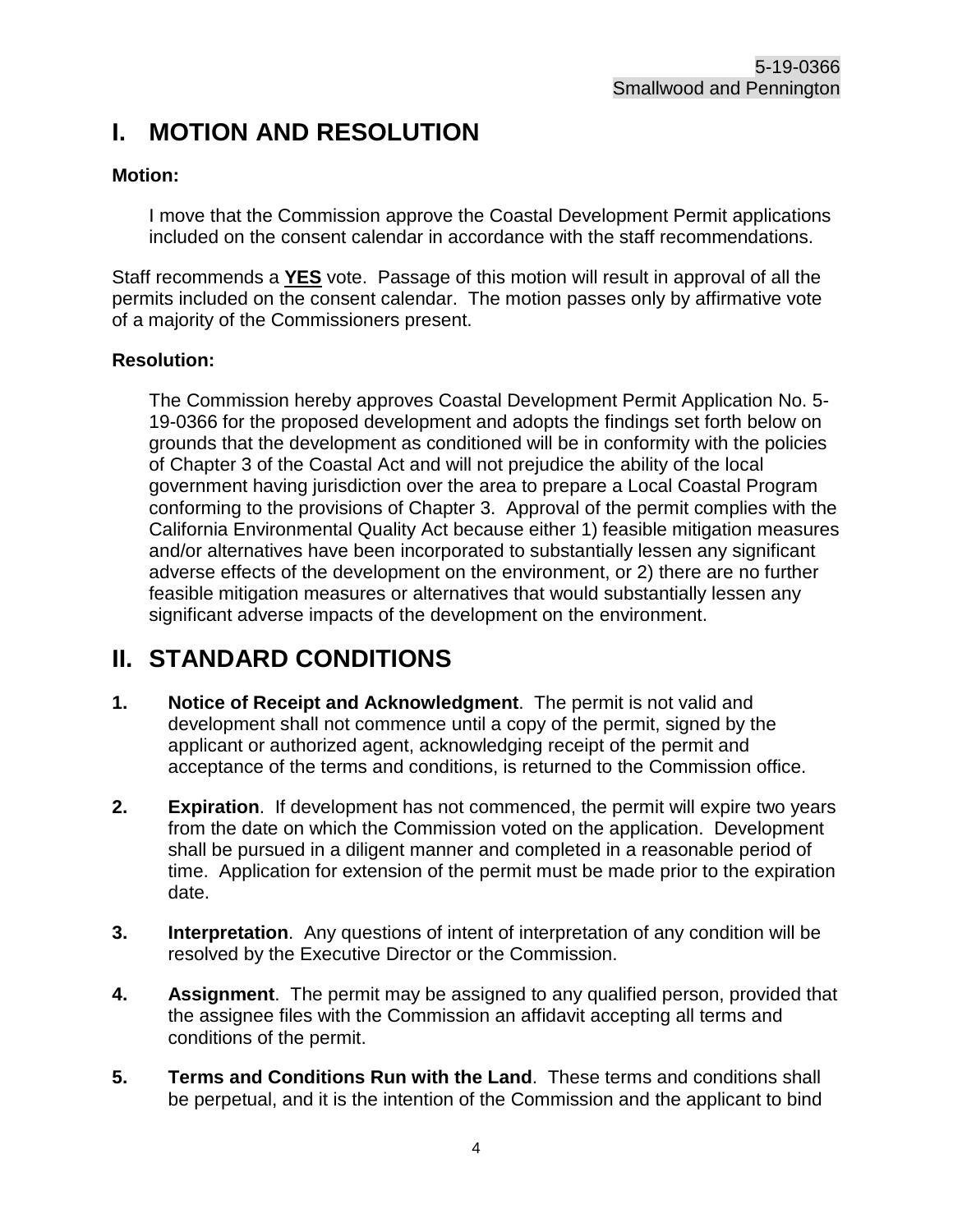all future owners and possessors of the subject property to the terms and conditions.

# <span id="page-4-0"></span>**III. SPECIAL CONDITIONS**

#### **1. No Future Shoreline Protective Device.**

- **A.** By acceptance of the permit, the applicants/landowners agree, on behalf of themselves and all successors and assigns, that no new shoreline protective device(s) shall be constructed to protect the development approved pursuant to Coastal Development Permit No. 5-19-0366 including, but not limited to, the residence, garage, decks, and any other future improvements in the event that the development is threatened with damage or destruction from waves, erosion, storm conditions, liquefaction, sea level rise, or any other coastal hazards in the future. By acceptance of this permit, the applicants/landowners hereby waive, on behalf of themselves and all successors and assigns, any rights to construct such devices that may exist under applicable law.
- **B.** By acceptance of this permit, the applicants/landowners further agree, on behalf of themselves and all successors and assigns, that the landowners shall remove the development authorized by this permit including, but not limited to, the residence, garage, decks, and any other future improvements, if any government agency has ordered that the structures are not to be occupied due to any of the hazards identified above, or if any public agency requires the structure to be removed, or if the State Lands Commission requires the structures to be removed in the event that they encroach on to State tidelands. If any portion of the development at any time encroaches onto public property, the permittees shall either remove the encroaching portion of the development or apply to retain it. Any application to retain it must include proof of permission from the owner of the public property. The permittees shall obtain a coastal development permit for removal of approved development unless the Executive Director determines that no coastal development permit is legally required.
- **2. Assumption of Risk, Waiver of Liability and Indemnity.** By acceptance of this permit, the applicants acknowledge and agree (i) that the site may be subject to hazards from waves, erosion, storm conditions, liquefaction, flooding, and sea level rise; (ii) to assume the risks to the applicants and the property that is the subject of this permit of injury and damage from such hazards in connection with this permitted development; (iii) to unconditionally waive any claim of damage or liability against the Commission, its officers, agents, and employees for injury or damage from such hazards; and (iv) to indemnify and hold harmless the Commission, its officers, agents, and employees with respect to the Commission's approval of the project against any and all liability, claims, demands, damages, costs (including costs and fees incurred in defense of such claims), expenses, and amounts paid in settlement arising from any injury or damage due to such hazards.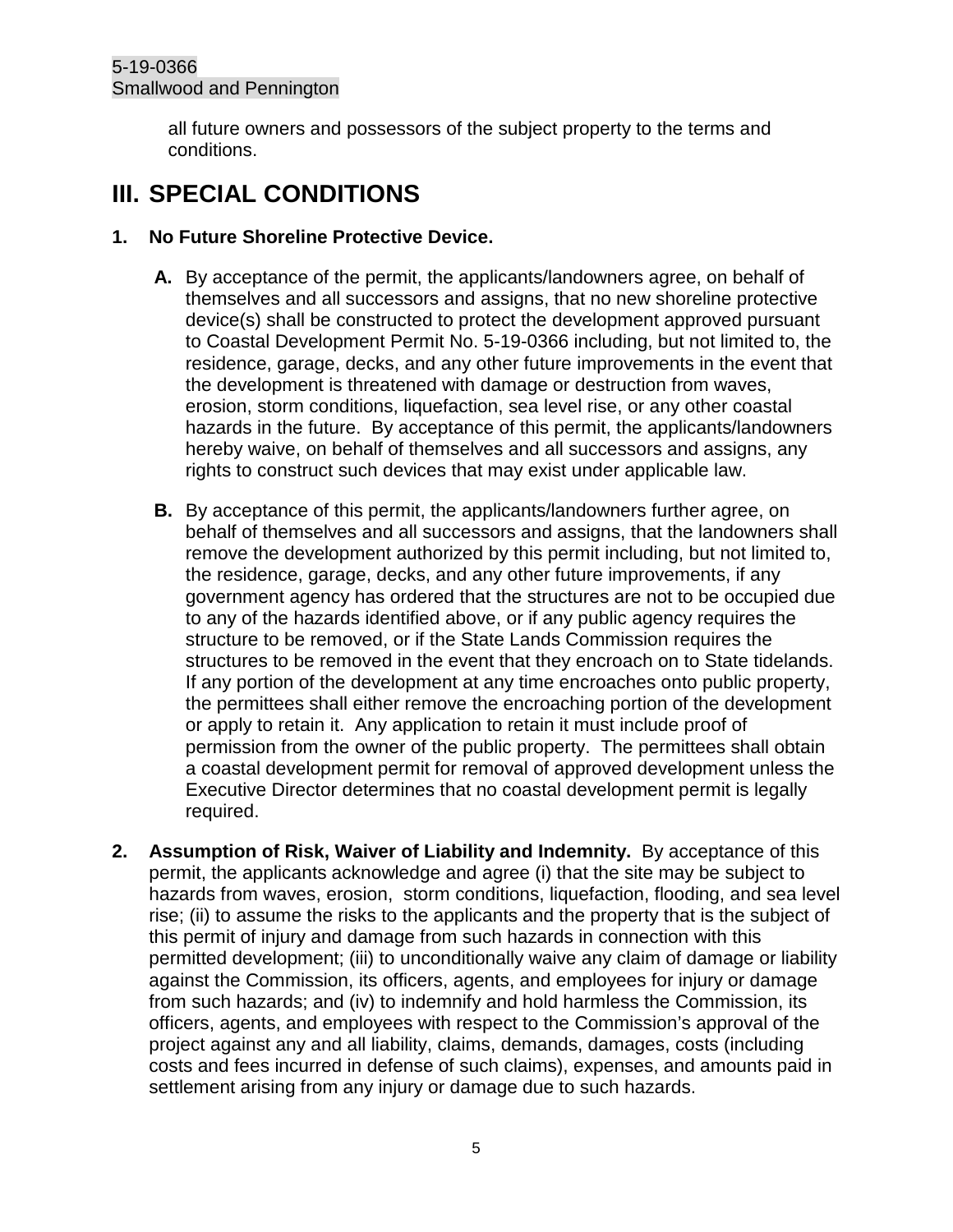- **3. Storage of Construction Materials, Mechanized Equipment and Removal of Construction Debris.** The permittees shall comply with the following constructionrelated requirements:
	- **A.** No demolition or construction materials, debris, or waste shall be placed or stored where it may enter sensitive habitat, receiving waters or a storm drain, or be subject to wave, wind, rain, or tidal erosion and dispersion;
	- **B.** No demolition or construction equipment, materials, or activity shall be placed in or occur in any location that would result in impacts to environmentally sensitive habitat areas, streams, wetlands or their buffers;
	- **C.** Any and all debris resulting from demolition or construction activities shall be removed from the project site within 24 hours of completion of the project;
	- **D.** Demolition or construction debris and sediment shall be removed from work areas each day that demolition or construction occurs to prevent the accumulation of sediment and other debris that may be discharged into coastal waters;
	- **E.** All trash and debris shall be disposed in the proper trash and recycling receptacles at the end of every construction day;
	- **F.** The applicants shall provide adequate disposal facilities for solid waste, including excess concrete, produced during demolition or construction;
	- **G.** Debris shall be disposed of at a legal disposal site or recycled at a recycling facility. If the disposal site is located in the Coastal Zone, a coastal development permit or an amendment to this permit shall be required before disposal can take place unless the Executive Director determines that no amendment or new permit is legally required;
	- **H.** All stock piles and construction materials shall be covered, enclosed on all sides, shall be located as far away as possible from drain inlets and any waterway, and shall not be stored in contact with the soil;
	- **I.** Machinery and equipment shall be maintained and washed in confined areas specifically designed to control runoff. Thinners or solvents shall not be discharged into sanitary or storm sewer systems;
	- **J.** The discharge of any hazardous materials into any receiving waters shall be prohibited;
	- **K.** Spill prevention and control measures shall be implemented to ensure the proper handling and storage of petroleum products and other construction materials. Measures shall include a designated fueling and vehicle maintenance area with appropriate berms and protection to prevent any spillage of gasoline or related petroleum products or contact with runoff. The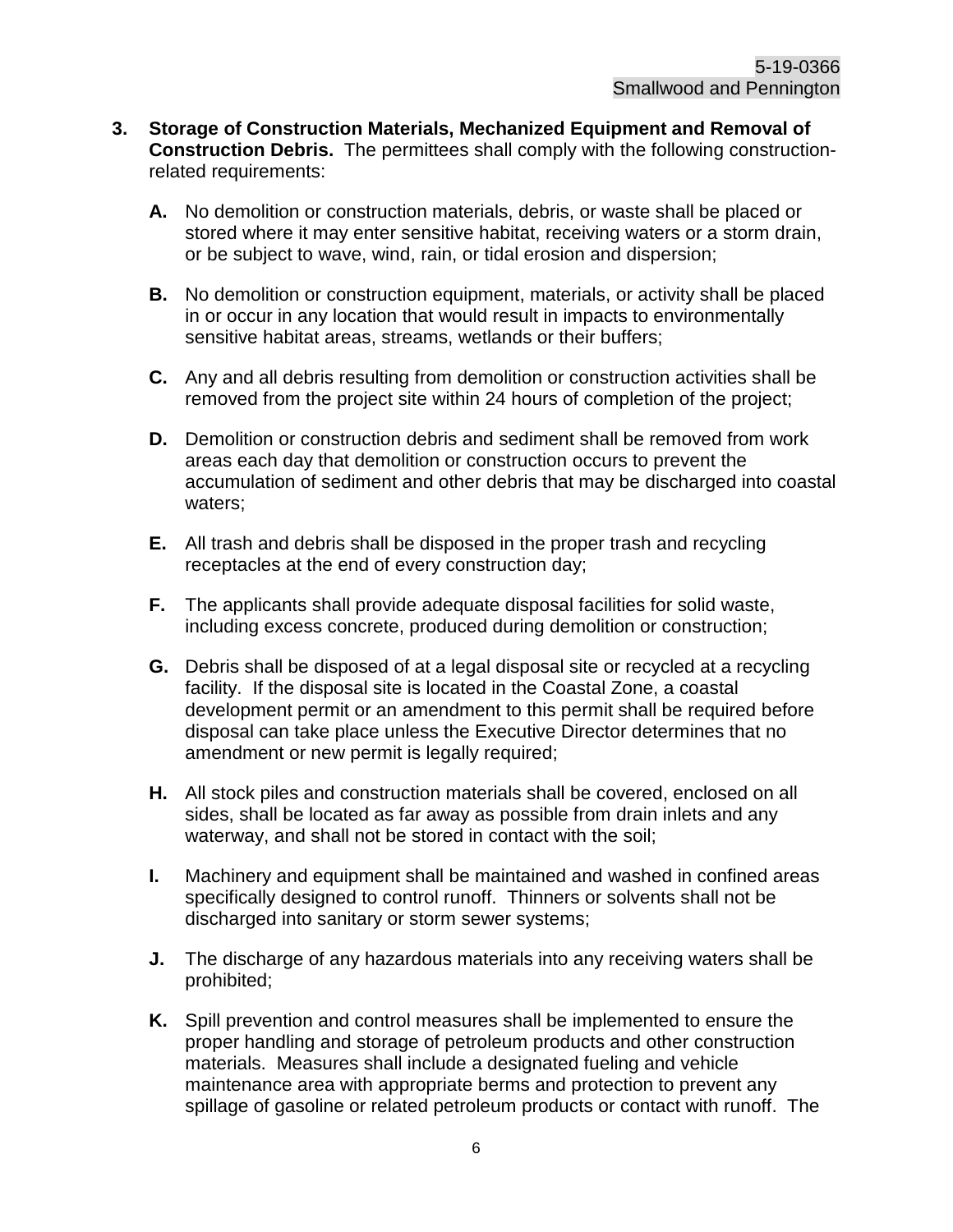area shall be located as far away from the receiving waters and storm drain inlets as possible;

- **L.** Best Management Practices (BMPs) and Good Housekeeping Practices (GHPs) designed to prevent spillage and/or runoff of demolition or construction-related materials, and to contain sediment or contaminants associated with demolition or construction activity, shall be implemented prior to the on-set of such activity; and
- **M.** All BMPs shall be maintained in a functional condition throughout the duration of construction activity.
- **4. Landscaping-Drought Tolerant, Non-Invasive Plants.** Vegetated landscaped areas shall only consist of native plants or non-native drought tolerant plants, which are non-invasive. No plant species listed as problematic and/or invasive by the California Native Plant Society [\(http://www.CNPS.org/\)](http://www.cnps.org/), the California Invasive Plant Council (formerly the California Exotic Pest Plant Council) [\(http://www.cal](http://www.cal-ipc.org/)[ipc.org/\)](http://www.cal-ipc.org/), or as may be identified from time to time by the State of California shall be employed or allowed to naturalize or persist on the site. No plant species listed as a "noxious weed" by the State of California or the U.S. Federal Government shall be utilized within the property. All plants shall be low water use plants as identified by California Department of Water Resources (See: [http://www.water.ca.gov/wateruseefficiency/docs/wucols00.pdf\)](http://www.water.ca.gov/wateruseefficiency/docs/wucols00.pdf).
- **5. Future Development.** This permit is only for the development described in CDP No. 5-19-0366. Pursuant to Title 14 of the California Code of Regulations Section 13253(b)(6), the exemptions otherwise provided in Public Resources Code Section 30610(b) shall not apply to the development governed by CDP No. 5-19-0366. Accordingly, any future improvements to the residence, garage, decks, and any other future improvements including but not limited to repair and maintenance identified as requiring a permit in Public Resources Code Section 30610(d) and Title 14 of the California Code of Regulations Sections 13252(a)-(b), shall require an amendment to CDP No. 5-19-0366 from the Commission or shall require an additional CDP from the Commission or from the applicable certified local government.
- **6. Deed Restriction.** PRIOR TO ISSUANCE OF THE COASTAL DEVELOPMENT PERMIT, the applicants shall submit to the Executive Director for review and approval documentation demonstrating that the landowners have executed and recorded against the parcel(s) governed by this permit a deed restriction, in a form and content acceptable to the Executive Director: (1) indicating that, pursuant to this permit, the California Coastal Commission has authorized development on the subject property, subject to terms and conditions that restrict the use and enjoyment of that property; and (2) imposing the Special Conditions of this permit as covenants, conditions and restrictions on the use and enjoyment of the Property. The deed restriction shall include a legal description of the entire parcel or parcels governed by this permit. The deed restriction shall also indicate that, in the event of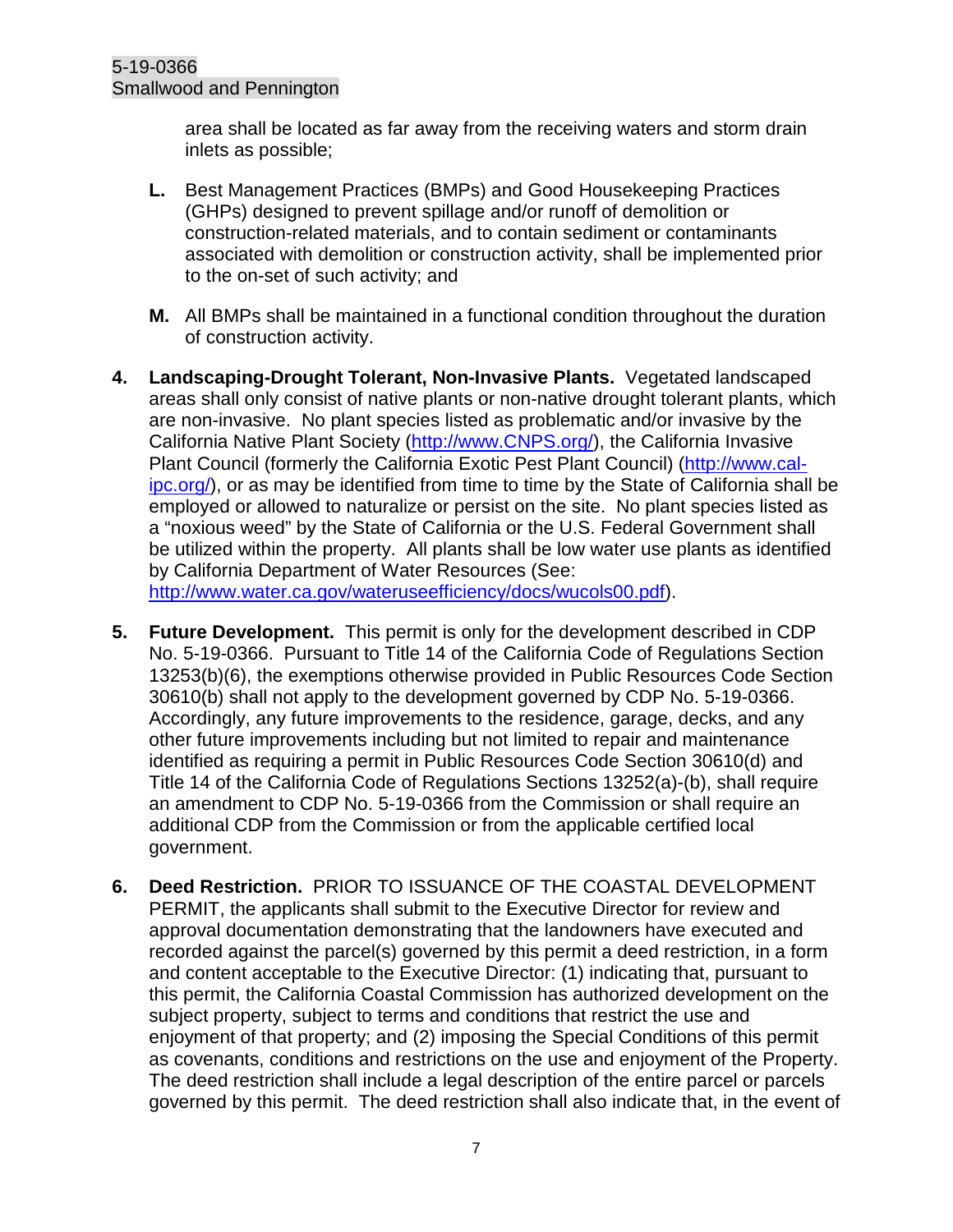an extinguishment or termination of the deed restriction for any reason, the terms and conditions of this permit shall continue to restrict the use and enjoyment of the subject property so long as either this permit or the development it authorizes, or any part, modification, or amendment thereof, remains in existence on or with respect to the subject property.

# <span id="page-7-0"></span>**IV. FINDINGS AND DECLARATIONS**

#### <span id="page-7-1"></span>**A. Project Location, Description, Prior Permits and Standard of Review**

The subject site is a beachfront lot located between the first public road and the sea designated as A-44 Surfside Avenue in the existing private gated community of Surfside Colony located south of the Anaheim Bay east jetty, in the City of Seal Beach, Orange County (**[Exhibit 1](https://documents.coastal.ca.gov/reports/2020/3/Th7a/Th7a-3-2020-exhibits.pdf)**). Surfside Colony is comprised of three rows of homes (of which the beachfront is the "A" row) that parallel the beach and ocean, which are accessed via a private road system. The proposed development is consistent with development in the vicinity and prior Commission actions in the area. There is an approximately 400-foot wide sandy beach between the subject property and the mean high tide line. The lot size is 1,664 square feet and the City of Seal Beach Zoning Code designates use of the site for Residential Low Density and the proposed project adheres to this designation. Due to its beachfront location, the project site may be potentially exposed to the hazard of waves, erosion, storm conditions, sea level rise or other natural hazards.

The proposed project is the addition and remodel of an existing 3,065 square foot threestory, 35-foot tall, beachfront single-family residence with an attached 544 square foot three-car garage. The proposed project includes: 1) an addition of 4 square feet of living area to square off angled corners on the beach side of the residence and conversion of 56 square feet of the garage to new 1<sup>st</sup> floor living area; 2) an addition of 100 square feet of living area to the existing 2<sup>nd</sup> floor on the landward side of the residence; and 3) an addition of 100 square feet to the existing  $3<sup>rd</sup>$  floor also on the landward side of the residence. While the minimal addition to the  $1<sup>st</sup>$  floor will expand the footprint of the residence, it will not extend any further than the already established beachward development limit. No grading or work to the foundation is proposed. Post project, the three-story, 35-foot tall, beachfront single-family residence will be 3,325 square feet with an attached 488 square foot two-car garage. In addition, the project will expand an existing 36 square foot roof top access structure by 53 square feet and as a result the existing 506 square foot roof top deck will be reduced by 86 square feet resulting in a 420 square feet rooftop deck. The existing 5-foot wide, 130 square foot  $2<sup>nd</sup>$  floor beachfront deck will be extended beachward by 5-feet (170 square feet) resulting in a 10-foot wide, 300 square foot deck and the existing  $3<sup>rd</sup>$  floor beachfront deck that extends beachward by 5 feet (130 square feet) will be enlarged by 20 square feet on the ends of the deck resulting in a 5-foot wide, 150 square foot deck (**[Exhibits](https://documents.coastal.ca.gov/reports/2020/3/Th7a/Th7a-3-2020-exhibits.pdf)  [2-4](https://documents.coastal.ca.gov/reports/2020/3/Th7a/Th7a-3-2020-exhibits.pdf)**). The 2<sup>nd</sup> and 3<sup>rd</sup> floor beachfront decks will have an anti-birdstike film on the glass railing. No new landscaping is proposed.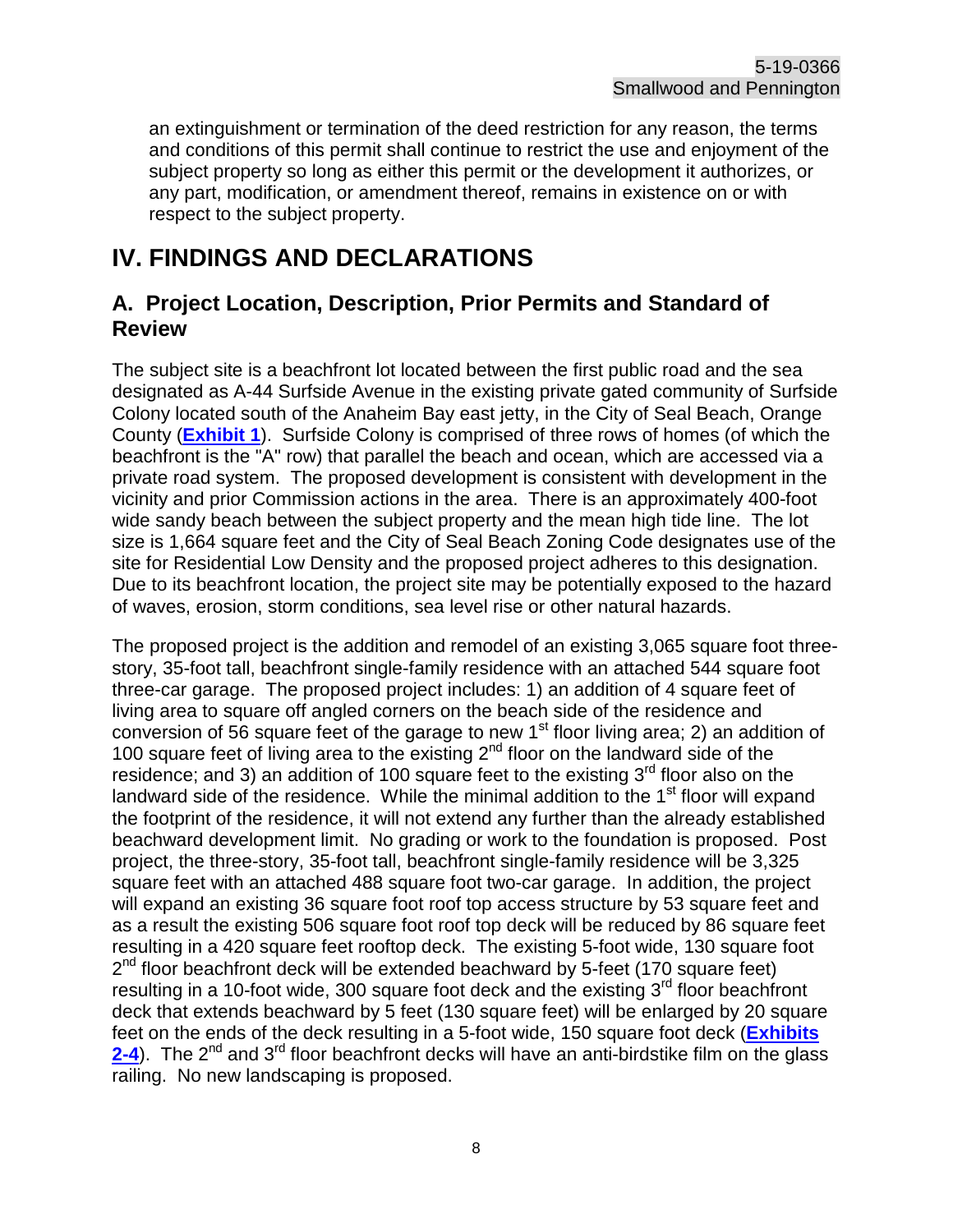#### 5-19-0366 Smallwood and Pennington

The existing residential structure is located within the applicants' property boundary. However, the existing 1<sup>st</sup> floor beachfront deck currently extends (and will remain) 10feet seaward, beyond the property boundary, into land that is leased by the Surfside Colony to the applicants. The existing elevated  $2<sup>nd</sup>$  floor beachfront deck currently extends 5-feet into the leased area and as proposed will be extended another 5-feet resulting in a maximum 10-foot deck extension into the leased area. The existing elevated  $3<sup>rd</sup>$  floor beachfront deck currently extends 5-feet into the leased area and as proposed will be enlarged but will not extend any further into the leased area. The applicant has a current lease with Surfside Colony, Ltd. for their decks to be located within the 10-foot deep area of land, as described above. Surfside Colony is the community association that owns the common areas of the private community and they have given their approval for the proposed project. Surfside Colony has been invited to join as co-applicant; however, Surfside Colony has not chosen to join as of the date of this staff report. There are no existing or proposed encroachments onto the public beach.

There is an approximately 400-foot wide sandy beach between the project site and the Pacific Ocean. Although this is a wide beach, due to its oceanfront location, the project site may nevertheless be potentially exposed to the hazards of waves, erosion, storm conditions, sea level rise or other natural hazards.

Due to its beachfronting location, an inherently dynamic and potentially hazardous area, the project site must be examined for the potential for erosion, flooding, wave attack and wave runup hazards, including consideration of potential impacts due to severe storm events. Moreover, these hazards may be exacerbated by expected future sea level rise, which must also be considered. The beachfronting site has experienced minor, short term, erosion in the past where the shoreline has never eroded back within 400 feet of the site, but it is not experiencing a net long term erosion. To analyze the suitability of the proposed development relative to potential hazards, the applicants have submitted a coastal hazard analysis of the wave and water level conditions expected at the site as a result of extreme storm, wave action and sea level rise over the next 75-100 years for the planned 75-year life of the proposed residence: Coastal Hazard and Wave Runup Study for A44 Surfside Avenue, Seal Beach, California prepared GeoSoils, Inc. dated September 13, 2019.

The analyses states that the historical highest ocean water elevation in this project area is +7.2 feet NAVD88. Surfside Avenue, the public street which fronts the project site, is at elevation +11.0 feet NAVD88 and the sand dune/beach at the rear of the project site is at elevation +15.0 NAVD88. The proposed lowest finished floor elevation of the proposed residence is +13.0 feet NAVD88.

In November 2018, the Commission adopted a science update to their CCC Sea Level Rise Policy Guidance in response to evolving science on sea level rise and specifically to new statewide guidance from the Ocean Protection Council (OPC) based on two reports: Rising Seas in California: An Update on Sea-Level Rise released in April 2017 and an update to the OPC's State Sea-Level Rise Guidance released in April 2018. In the updated OPC guidance document, it states that, using a medium-high risk aversion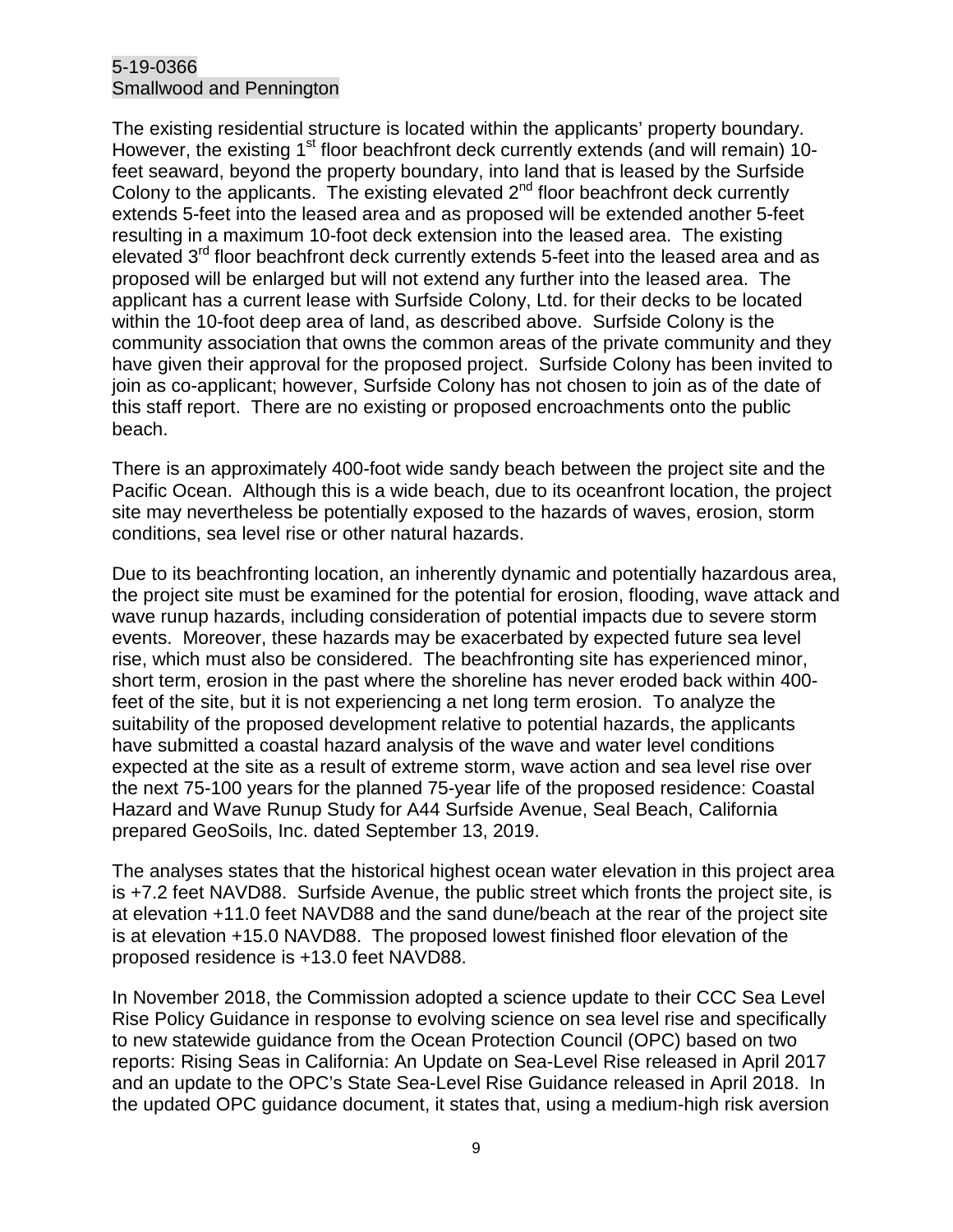projections, sea levels may rise between 5.3 feet to 6.7 feet by the year 2[1](#page-9-0)00 $^{\text{1}}$ . If there were to be a 5.3-foot rise (the lower range of the currently recommended amount of sea level rise to plan for residential structures, taken from the April 2018 COPC projections for southern California), a likely high tide still water level of +12.5 feet NAVD88 (+7.2 feet NAVD88 +5.3 feet) could result. This +12.5 NAVD88 would be 0.5 feet below the proposed finished floor elevation of +13.00 feet NAVD88. If there were to be a 6.7-foot rise (the upper range of the currently recommended amount of sea level rise to plan for residential structures), a likely high tide still water level of +13.9 feet NAVD88 (+7.2 feet NAVD88 +6.7 could result. This +13.9 NAVD88 would be 0.9 feet above the proposed finished floor elevation of +13.0 feet NAVD88, and could flood portions of the subject property. Additionally, wave action could damage portions of the subject property.

An additional regional sea level rise modeling tool used to assess the vulnerability of coastal areas and the 100-year storm is U.S. Geologic Survey (USGS) COSMOS. Using this tool, it shows that with a 100-year storm event, the site may flood based on area drainage patterns with future sea level rise of just 100-centimeters (3.3 feet). In addition, under a 100 year storm, most of the surrounding area, all the way to Pacific Coast Highway, will flood with 125 centimeters (4.1 feet) of sea level rise. If there were to be a 3.3-foot rise, a likely high tide still water level of +10.5 feet NAVD88 (+7.2 feet NAVD88 +3.3 feet) could result. This +10.5 NAVD88 would be 2.50 feet below the proposed finished floor elevation of +13.00 feet NAVD88.

Although the proposed finished floor elevation is higher than the currently predicted lower sea level rise range taken from the April 2018 COPC projections for southern California and the sea level rise identified from the COSMOS tool as discussed above, the foundation of the development located approximately at +13.0 NAVD88 could potentially be undermined by sea level rise and the site itself would still be potentially vulnerable to flooding and sea level rise since the project is located in an area where dynamic and unpredictable coastal hazards exist. In order to additionally mitigate future potential seal level rise impacts beyond the 75-year design life, the hazards analysis states that the residence has been designed so that it can be retrofitted with a waterproofing system. However still in the future, these hazards could adversely impact the development should the existing predictions of flooding and sea level rise prove to be inaccurate.

The coastal hazards analysis for the site concludes that wave runup and overtopping will not significantly impact this development and site over the life of the proposed development. The report concludes that the property has not been subject to significant wave runup in the past and will not likely be subject to wave runup in the future and that the presence of the relatively wide beach will prevent waves from directly attacking the proposed development. Additionally, the report found that the proposed development

 $\overline{a}$ 

<span id="page-9-0"></span> $12095$  would be the end of the project's estimated 75-year design life; thus the range of SLR for 2100 overstates current expected impacts under the medium-high risk scenario. However, sea level rise science is continuously updated and the precautionary principle suggests residential development should be cited and designed to adapt to the upper range of potential impacts.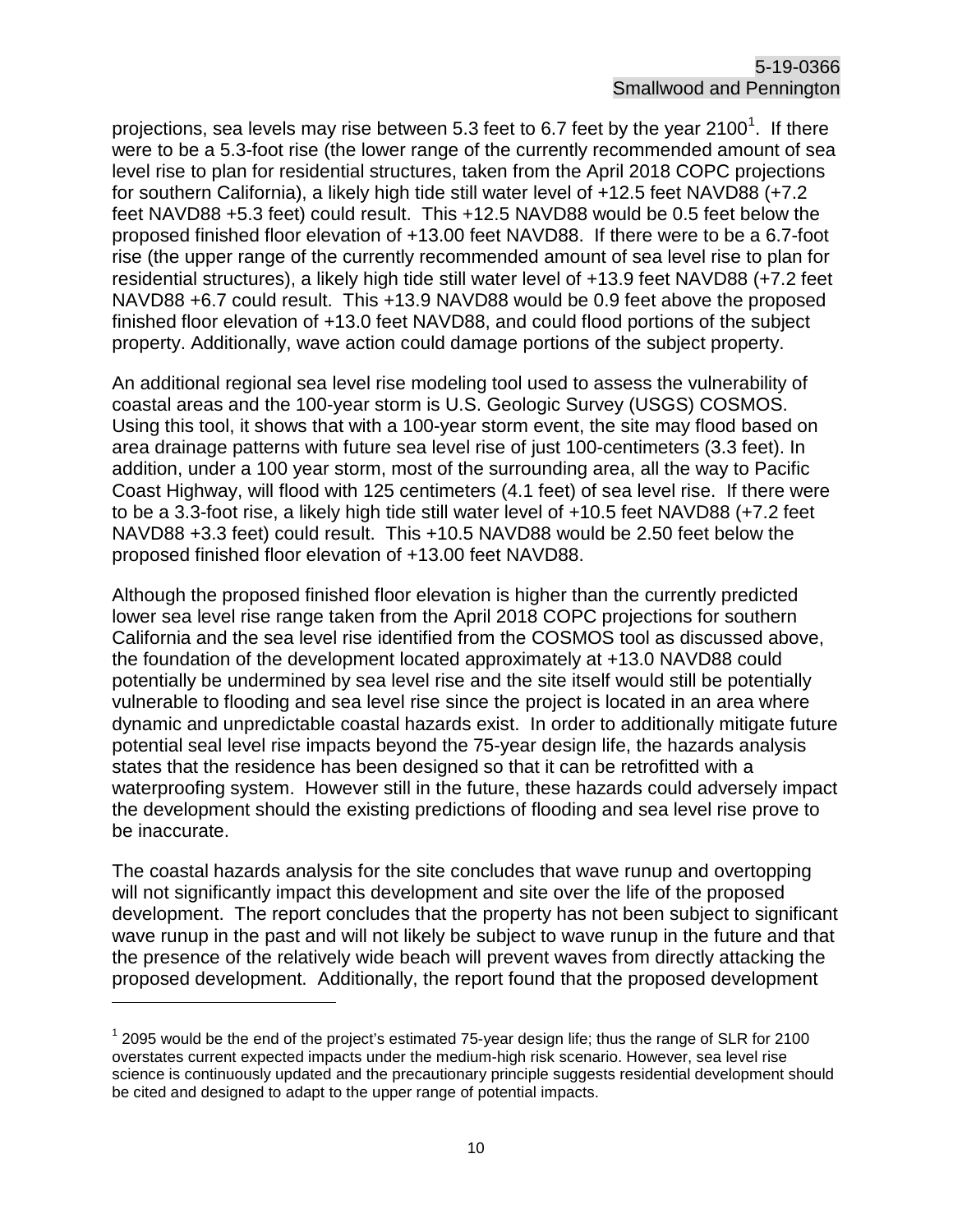#### 5-19-0366 Smallwood and Pennington

will neither create nor contribute significantly to erosion, geologic instability, or destruction of the site, or adjacent area. Furthermore, it states that there are no recommendations necessary for wave runup protection and that the project minimizes risks from ocean flooding.

Although the applicant's reports indicate that the site is safe for development at this time, beach areas are dynamic environments and hazards could adversely impact development should the upper range (6.7 feet) of the currently recommended amount of sea level rise to plan for residential structures occur (potentially near the end of the project's expected life of 75 years).

The Coastal Act discourages shoreline protection devices because they generally cause significant impacts on coastal resources and can constrain the ability of the shoreline to respond to dynamic coastal processes. This is expected to be exacerbated with future sea level rise. Adverse impacts associated with shoreline protection devices include: as a sandy beach erodes, the shoreline will generally migrate landward, toward the structure, resulting in reduction and/or loss of public beach area and in some cases, public trust lands, while the landward extent of the beach does not increase; oftentimes the protective structure is placed on public land rather than on the private property it is intended to protect, resulting in physical loss of beach area formerly available to the general public; the shoreline protection device may actually increase the rate of loss of beach due to wave deflection and/or scouring (this is site-specific and varies depending on local factors); shoreline protection devices cause visual impacts and can detract from a natural beach experience, adversely impacting public views; and, shoreline protection devices can lead to loss of ecosystem services, loss of habitat, and reduction in biodiversity compared to natural beaches.

If the proposed project included a shoreline protective device, it likely could not be found consistent with Coastal Act policies. Only because the site specific hazards analysis provided by the applicants' coastal engineering consultant maintains that, even with expected future sea level rise, the proposed development is not expected to be threatened by coastal hazards and so is not expected to need shoreline protection over the life of the development, can the project be found to conform with the hazards policies of the Coastal Act. However, given the dynamic nature of coastal beaches, as well as staff's review of data indicating that the property could be impacted by sea level rise at some point in the future, it is important to make sure that the risks of developing on this beachfront lot or borne by the applicants whom will benefit from the private development, and not the public.

To minimize the project's potential future impact on shoreline processes, as well as potential impacts to public access and public trust resources should a shoreline protective device be constructed on this property, the Commission imposes **Special Condition No. 1**, which prohibits construction of any future shoreline protective device(s) to protect the development approved pursuant to Coastal Development Permit No. 5-19-0366 including, but not limited to the residence, garage, decks, and any other future improvements in the event that the development is threatened with damage or destruction from waves, erosion, storm conditions, flooding, sea level rise or other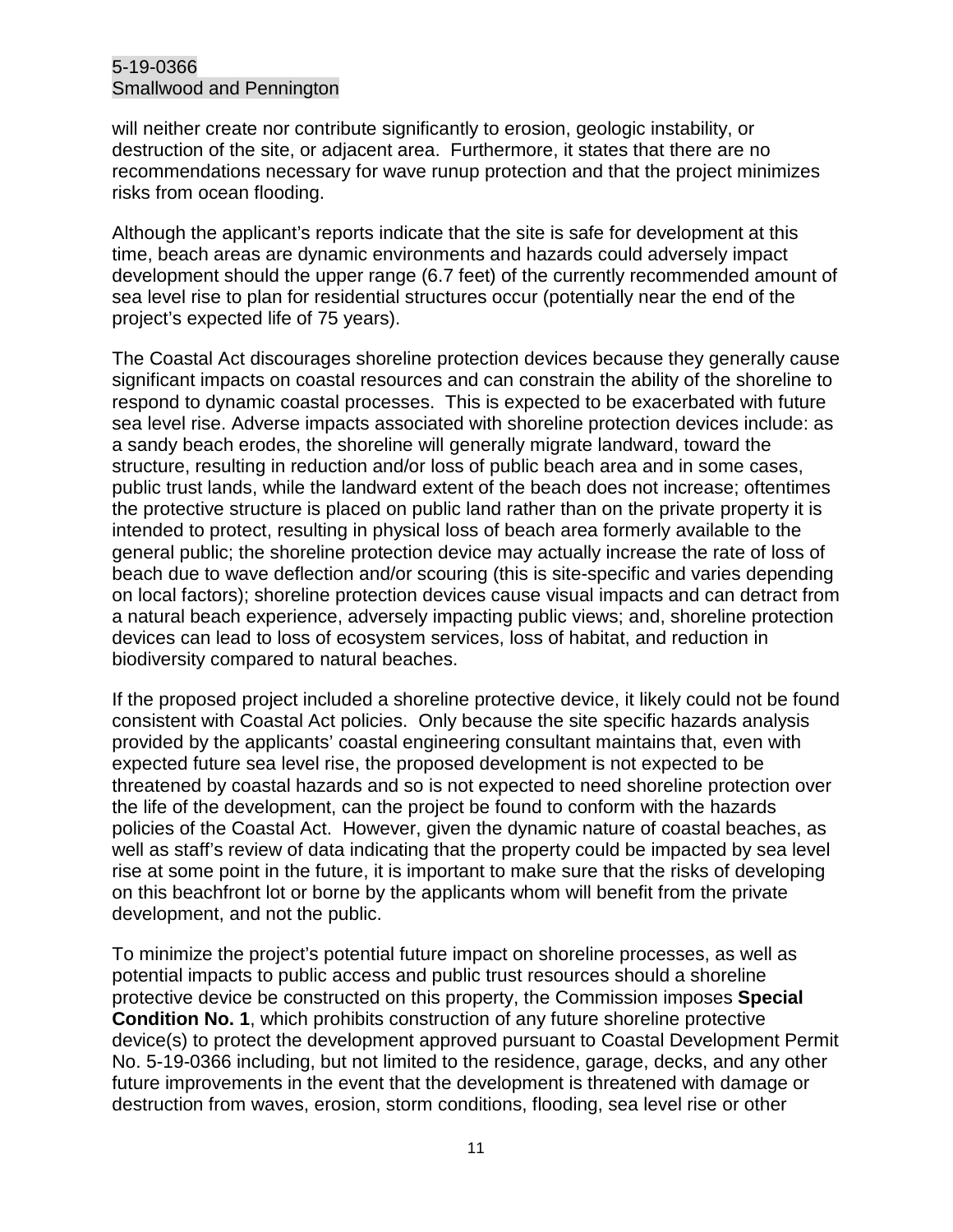natural coastal hazards in the future. Although no shoreline protection is necessary at this time or anticipated to be necessary in the future, the proposed development is nevertheless located in an area where dynamic and unpredictable coastal hazards exist that could adversely impact the development should existing predictions of flooding and sea level rise prove to be inaccurate. Therefore, the Commission also imposes **Special Condition No. 2**, which requires the applicants to assume the risk of development.

The proposed project constitutes new development and must be constructed in a manner that protects water quality. The applicants have submitted a drainage and runoff control plan that minimizes impacts to water quality the proposed project may have after construction. On-site drainage will be directed to French drain connected to a percolation pit. Also, to minimize erosion and prevent debris from being dispersed down the storm drain system leading to the ocean during construction, the Commission imposes **Special Condition No. 3**, which provides construction-related requirements to provide for the safe storage of construction materials and the safe disposal of construction debris.

Currently, no landscaping is being proposed. If it were proposed in the future, the placement of any vegetation that is considered to be invasive which could supplant native vegetation should not be allowed. Invasive plants have the potential to overcome native plants and spread quickly. Invasive plants are generally those identified by the California Invasive Plant Council (http://www.cal-ipc.org/) and California Native Plant Society (www.CNPS.org) in their publications. Furthermore, any plants in the landscape plan should only be drought tolerant to minimize the use of water (and preferably native to coastal Orange County). The term drought tolerant is equivalent to the terms 'low water use' and 'ultra low water use' as defined and used by "A Guide to Estimating Irrigation Water Needs of Landscape Plantings in California" prepared by University of California Cooperative Extension and the California Department of Water Resources dated August 2000 available at

[http://www.water.ca.gov/wateruseefficiency/docs/wucols00.pdf\)](http://www.water.ca.gov/wateruseefficiency/docs/wucols00.pdf). Therefore in order to minimize the use of water and the spread of invasive vegetation, the Commission imposes **Special Condition No. 4**, which imposes landscape controls that require that all vegetated landscaped areas shall only consist of native plants or non-native drought tolerant plants, which are non-invasive.

The subject site is a beachfront lot located between the nearest public roadway and the shoreline in the private community of Surfside (**[Exhibit 1](https://documents.coastal.ca.gov/reports/2020/3/Th7a/Th7a-3-2020-exhibits.pdf)**). A pre-Coastal (1966) boundary agreement between Surfside Colony and the California State Lands Commission fixes the boundary between state tide and submerged lands and private uplands in Surfside. As a result of this boundary agreement, Surfside Colony, Ltd. owns a strip of the beach, up to 80-feet in width, adjacent to the homes fronting the ocean. The beach seaward of this area is available for lateral public access. Vertical access is available at the end of Anderson Street to the south of the Surfside community. In addition, the Commission conditioned permit P-76-6364 to allow public access through the gates at the southeastern end of Surfside during daylight hours.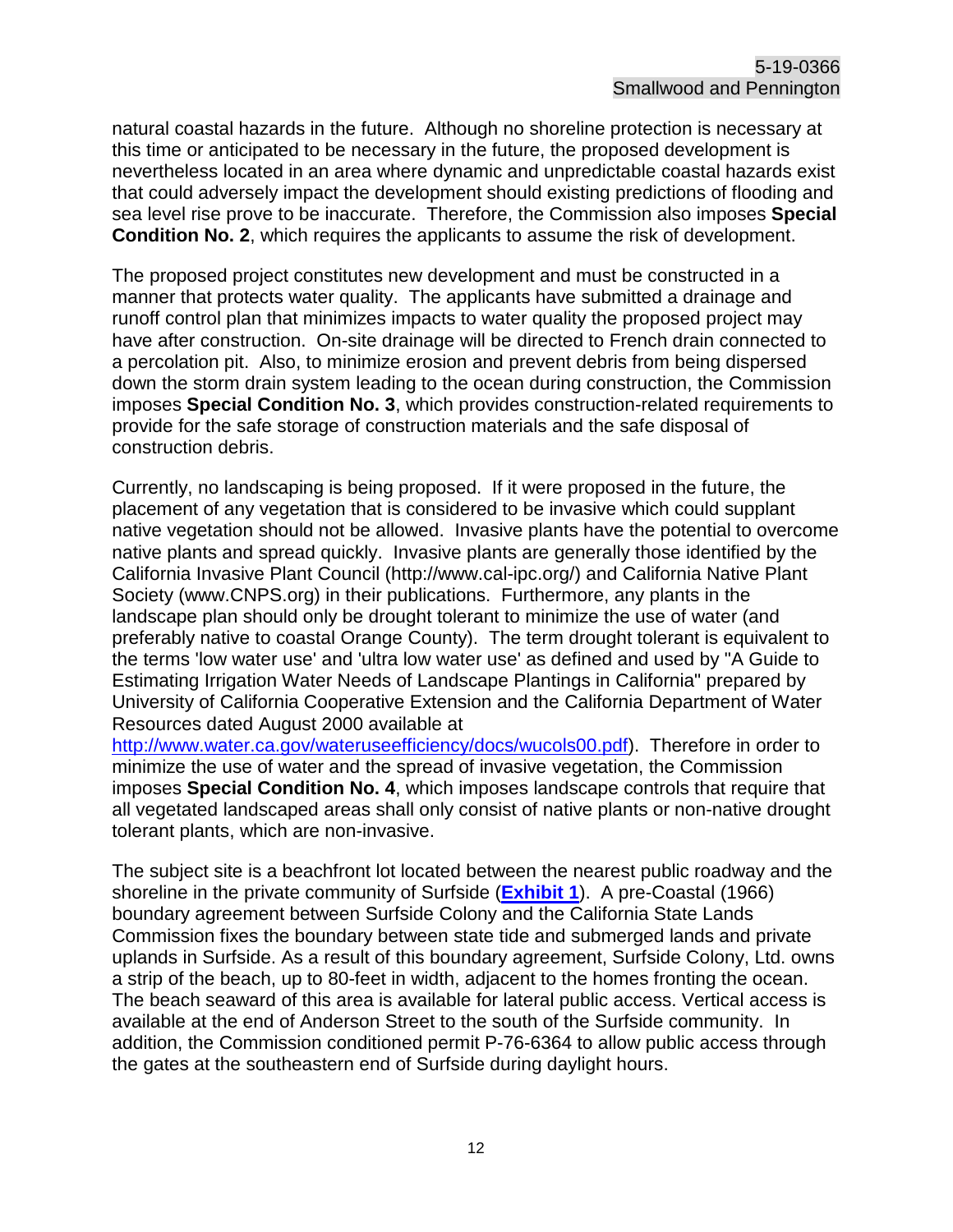#### 5-19-0366 Smallwood and Pennington

The proposed project has decks and patio area which encroach 10-feet beachward beyond the subject site's seaward property line onto a 10-foot foot wide strip of land owned by Surfside Colony, Ltd. (which serves as a homeowners' association). Surfside Colony leases its property to the adjacent homeowners for construction of patios. Enclosed living area is not allowed to encroach past the individual homeowner's seaward property line onto Surfside Colony land. The applicants have obtained a lease from Surfside Colony, Ltd. for the proposed encroachment.

In past permits, the Commission has consistently allowed the seaward property line of individually owned beachfront lots in Surfside to serve as the enclosed living area stringline. The Commission has also consistently allowed the seaward edge of the tenfoot wide strip of land owned by Surfside Colony, Ltd. to serve as the deck stringline. These stringlines serve to limit encroachment of development onto the beach. The proposed development would conform to these stringlines.

The proposed project would not result in direct adverse impacts, either individually or cumulatively, on vertical or lateral public access. In addition to the beach seaward of the fixed boundary between State and private lands, public access, public recreation opportunities and public parking exist nearby in Sunset Beach, an unincorporated area of Orange County at the southeastern end of Surfside. In addition, the proposed project provides parking consistent with the standard of two parking spaces per residential dwelling unit, which the Commission has regularly used for development in Surfside.

To guarantee that the future development of the property can be evaluated for consistency with the Coastal Act, the Commission imposes, **Special Condition No. 5**, which requires the applicants to obtain a permit amendment or a new permit for future improvements and any repair or maintenance of the residence. To ensure that any prospective future owners of the property are made aware of the applicability of the conditions of this permit, the Commission imposes **Special Condition No. 6**, which requires the property owner to record a deed restriction against the property, referencing all of the above special conditions of this permit and imposing them as covenants, conditions and restrictions on the use and enjoyment of the property.

Due to the beachfront location of the proposed development, there is a substantial risk of bird strikes. Clear glass walls are known to have adverse impacts upon a variety of bird species. Birds are known to strike glass walls causing their death or stunning them which expose them to predation. Birds strike the glass because they either don't see the glass, or there is some type of reflection in the glass which attracts them (such as the reflection of bushes or trees that the bird might use for habitat). The applicants have proposed to address this issue by applying an anti-birdstrike film on the glass railing along the beach-facing decks.

The existing home is approximately 35 feet high and the proposed development does not increase the height of the dwelling, and minimally expands the footprint of the existing building envelope but does not does not extend any further than the already established beachward development limit (**Exhibit 4**). The Commission typically has limited residential development in Surfside, except for chimneys and roof access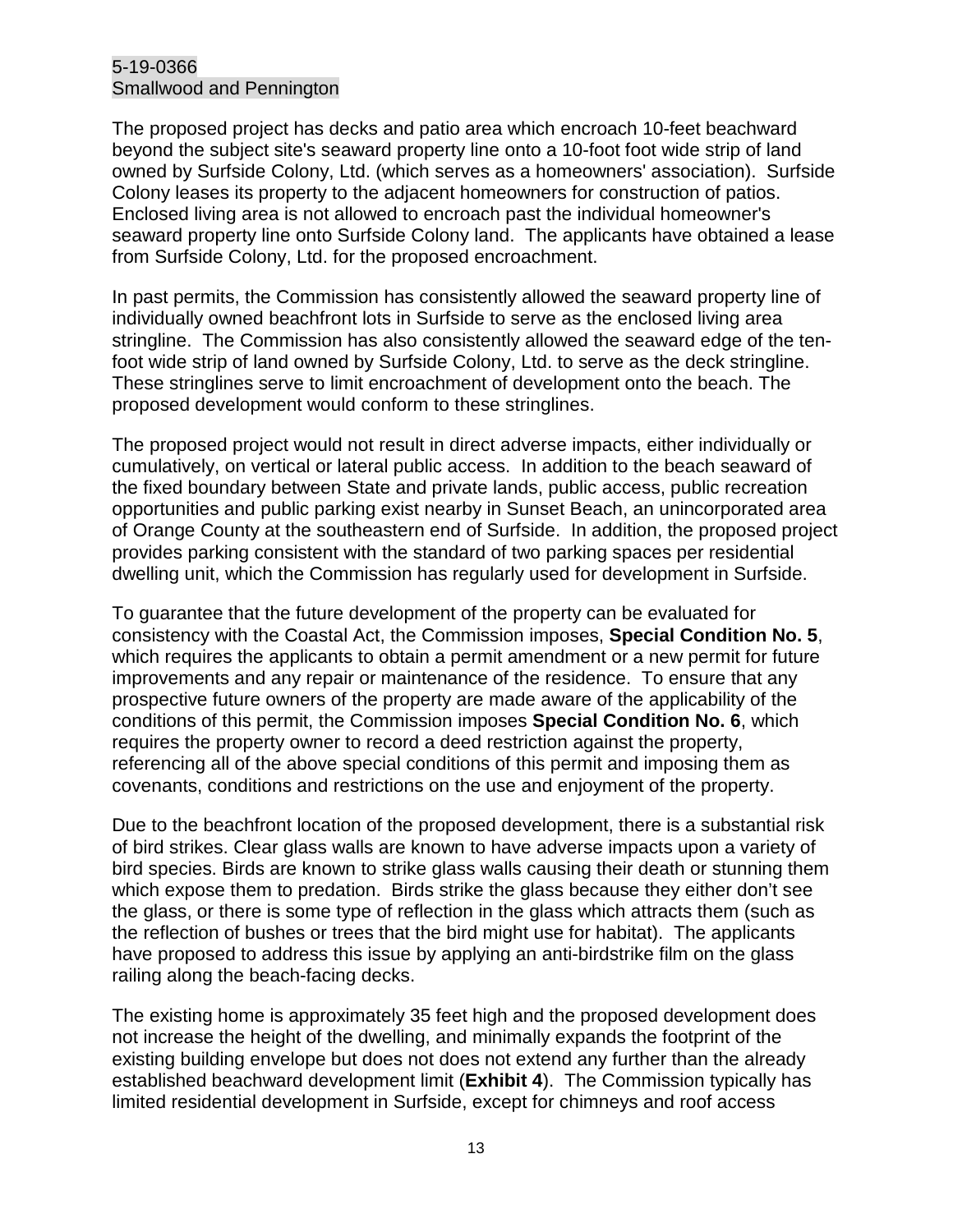staircase enclosures, to a 35-foot height limit. This is to minimize the visual effect of a large wall of buildings along the beach that results because most homes are constructed to maximize use of the City established building envelope. The proposed project includes a roof top access structure that will exceed the height by approximately 5-feet resulting in an approximate overall building height of 40.83-feet. As stated, these types of structures have been approved and allowed to exceed the 35-foot height limit. The approved project would be consistent with the height of the existing structure and with heights of other homes in Surfside.

On March 15, 1988, the Commission approved Coastal Development Permit No. 5-88- 152-(Kanelos) for the demolition of a single-family residence and construction of the 35 foot tall, 3,206 square foot single-family residence which exists on the site. One special condition was imposed regarding assumption of risk. The conditions of approval of the subject permit would apply to the improvements to the home being proposed, including the additions, areas being remodeled that include structural components, and new decks.

Section 30600(c) of the Coastal Act provides for the issuance of coastal development permits directly by the Commission in regions where the local government having jurisdiction does not have a certified Local Coastal Program. The City of Seal Beach does not have a certified Local Coastal Program. Therefore, the Coastal Commission is the permit issuing entity and the standard of review is Chapter 3 of the Coastal Act.

#### <span id="page-13-0"></span>**B. Hazards**

Development adjacent to the ocean is inherently hazardous. Development which may require a protective device in the future cannot be allowed due to the adverse impacts such devices have upon, among other things, public access, visual resources and shoreline processes. To minimize the project's impact on shoreline processes, and to minimize risks to life and property, the development has been conditioned to: require an appropriate set-back from the water; require a drainage and run-off control plan to direct, treat, and minimize the flow of water offsite; prohibit construction of protective devices (such as a seawall); and to require that the landowners and any successors-ininterest assume the risk of undertaking the development. As conditioned, the Commission finds that the development conforms to the requirements of the Sections 30235 and 30253 of the Coastal Act regarding the siting of development in hazardous locations.

## <span id="page-13-1"></span>**C. Public Access**

The proposed development will not affect the public's ability to gain access to, and/or to use the coast and nearby recreational facilities. As conditioned, the Commission finds that the development conforms with Sections 30210 through 30214, Sections 30220 through 30224, and 30252 of the Coastal Act.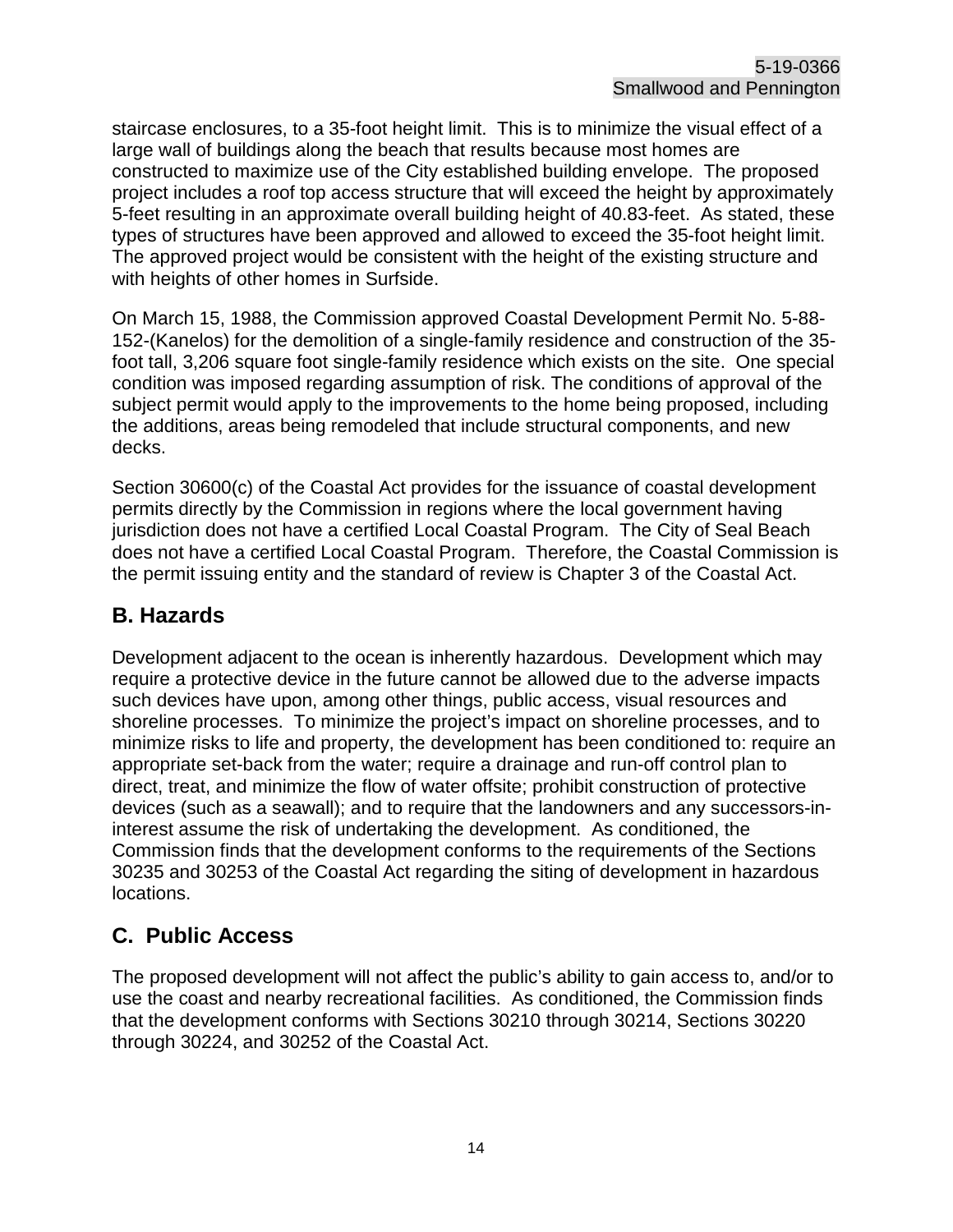## <span id="page-14-0"></span>**D. Water Quality**

The proposed development has a potential for a discharge of polluted run-off from the project site into coastal waters. The development, as proposed and as conditioned, incorporates design features to minimize the effect of construction and post construction activities on the marine environment. These design features include, but are not limited to, the appropriate management of equipment and construction materials, reducing runoff through the use of permeable surfaces, the use of non invasive drought tolerant vegetation to reduce and treat the run-off discharged from the site, and for the use of construction and post construction best management practices to minimize the project's adverse impacts on coastal waters. As conditioned, the Commission finds that the development conforms with Sections 30230 and 30231 of the Coastal Act regarding the protection of water quality to promote the biological productivity of coastal waters and to protect human health.

## <span id="page-14-1"></span>**E. Deed Restriction**

To ensure that any prospective future owners of the property are made aware of the applicability of the conditions of this permit, the Commission imposes one additional condition requiring that the property owner record a deed restriction against the property, referencing all of the above Special Conditions of this permit and imposing them as covenants, conditions and restrictions on the use and enjoyment of the Property. Thus, as conditioned, any prospective future owner will receive actual notice of the restrictions and/or obligations imposed on the use and enjoyment of the land including the risks of the development and/or hazards to which the site is subject, and the Commission's immunity from liability.

## <span id="page-14-2"></span>**F. Local Coastal Program (LCP)**

Section 30604 of the Coastal Act provides for the issuance of coastal development permits directly by the Commission in regions where the local government having jurisdiction does not have a certified local coastal program. The permit may only be issued if the Commission finds that the proposed development will not prejudice the ability of the local government to prepare a Local Coastal Program that conforms with the Chapter 3 policies of the Coastal Act.

On July 28, 1983, the Commission denied the City of Seal Beach Land Use Plan (LUP) as submitted and certified it with suggested modifications. The City did not act on the suggested modifications within six months from the date of Commission action. Therefore, pursuant to Section 13537(b) of the California Code of Regulations, the Commission's certification of the land use plan with suggested modifications expired. The LUP has not been resubmitted for certification since that time.

The proposed development is consistent with the Chapter 3 policies of the Coastal Act. Therefore, the Commission finds that the proposed development would not prejudice the ability of the City to prepare a certified coastal program consistent with the Chapter 3 policies of the Coastal Act.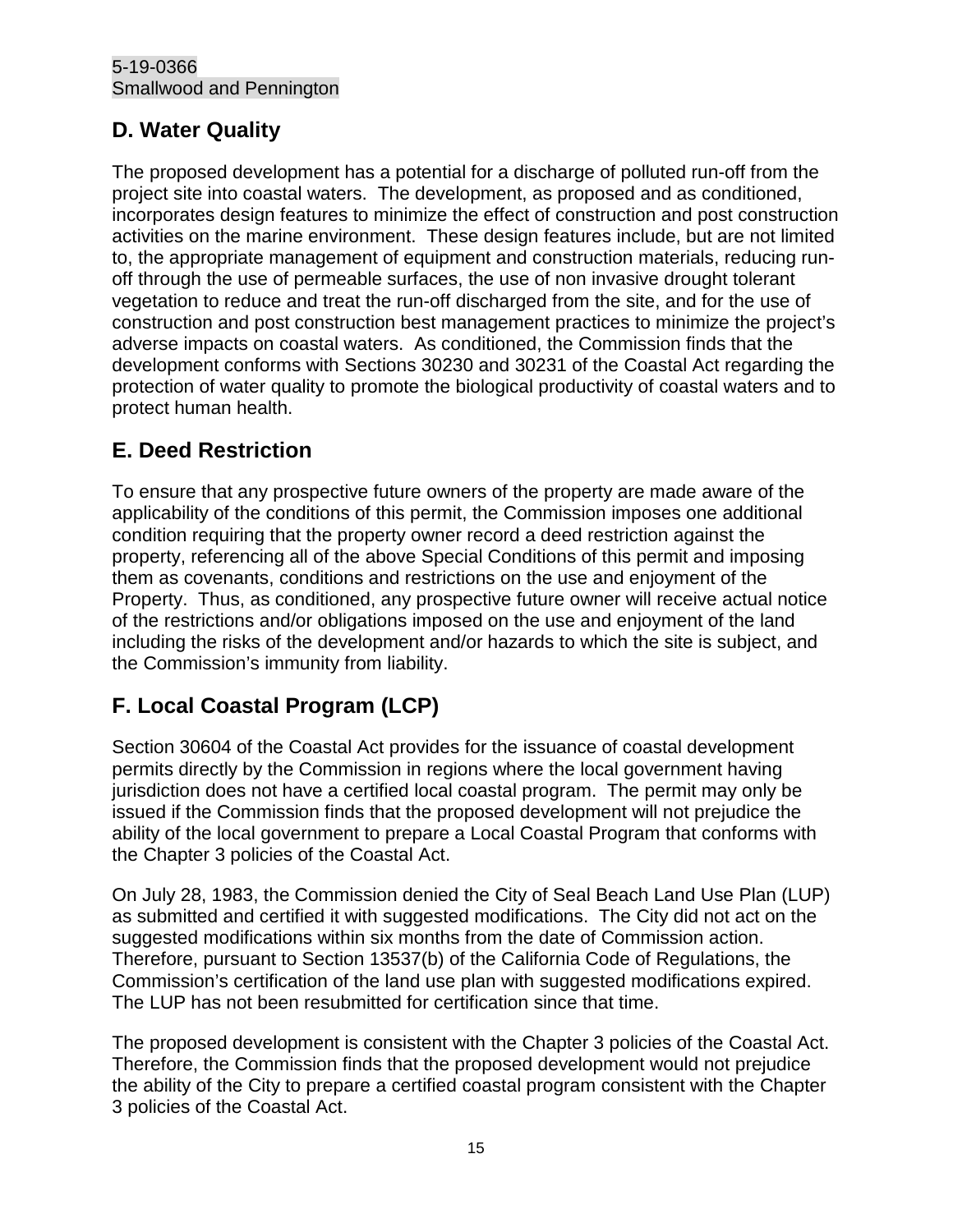## <span id="page-15-0"></span>**G. California Environmental Quality Act (CEQA)**

Section 13096 of Title 14 of the California Code of Regulations requires Commission approval of Coastal Development Permit applications to be supported by findings showing the approval, as conditioned, to be consistent with any applicable requirements of the California Environmental Quality Act (CEQA). Section 21080.5(d)(2)(A) of CEQA prohibits a proposed development from being approved if there are feasible alternatives or feasible mitigation measures available which would substantially lessen any significant adverse effect which the activity may have on the environment. The Commission's regulatory program for reviewing and granting CDPs has been certified by the Resources Secretary to be the functional equivalent of CEQA. (14 CCR § 15251(c).)

In this case, the City of Seal Beach is the lead agency and the Commission is a responsible agency for the purposes of CEQA. The City of Seal Beach Planning Department determined that the proposed development is categorically exempt on April 30, 2019. As a responsible agency under CEQA, the Commission has determined that the proposed project, as conditioned, is consistent with the water quality, hazards and public access policies of the Coastal Act. As conditioned, there are no feasible alternatives or feasible mitigation measures available that would substantially lessen any significant adverse impact that the activity may have on the environment. Therefore, the Commission finds that the proposed project can be found consistent with the requirements of the Coastal Act to conform to CEQA.